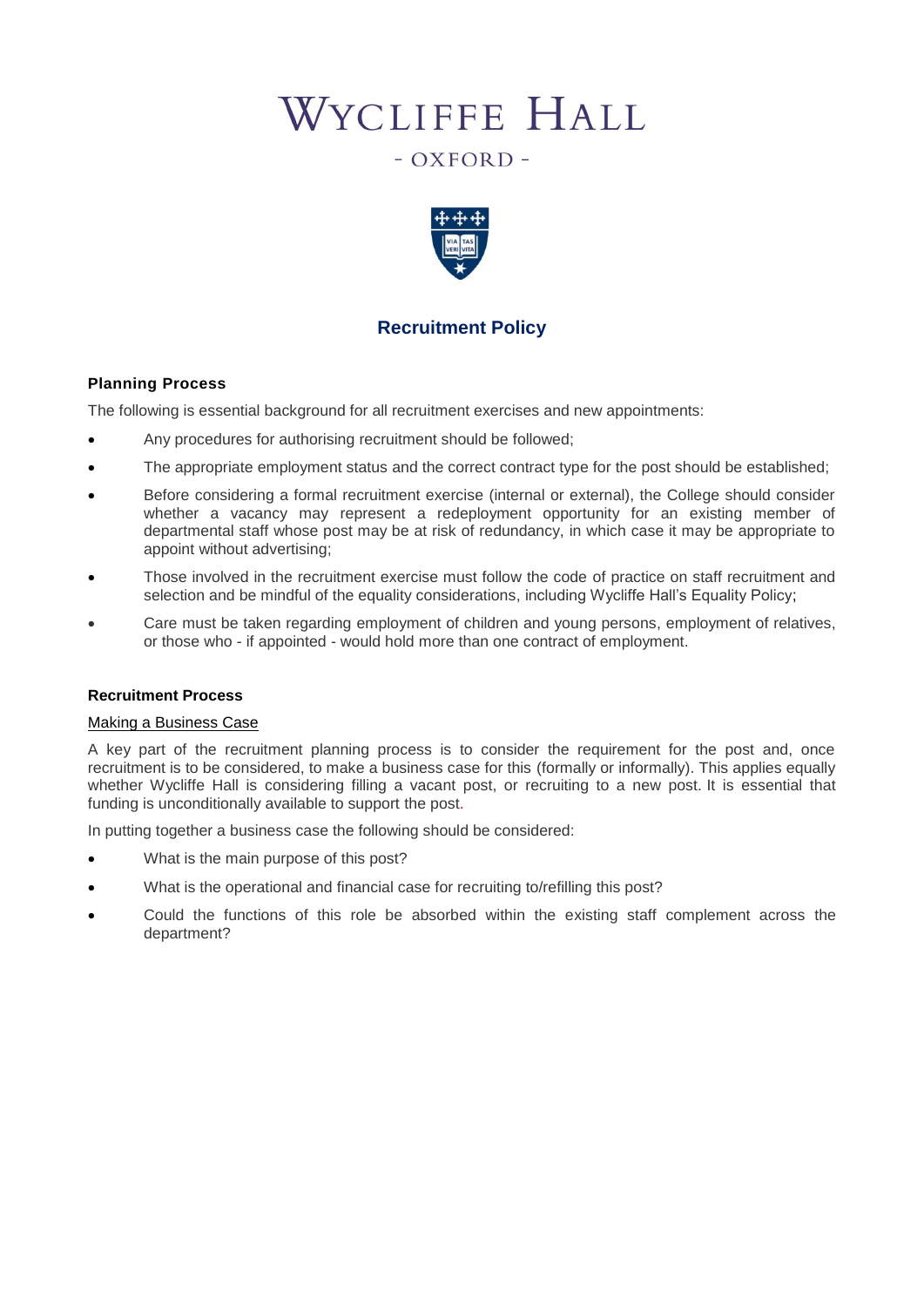- Consideration should be given to the following questions and at least one of these conditions should be met:
	- o Is the post fully externally funded?
	- o Are there overwhelming academic or operational imperatives to fill the post, and if so, what are these?
	- o Are there safety or reputational risks to the College if the post is not filled, and if so, what are these?
	- o Are there legal requirements to fill this post and if so, what are these?
	- o Would demonstrable financial loss to the College result if the post were not filled and if so, can details be provided?
	- o Does the post form part of a restructuring proposal which has demonstrated that its filling is necessary to produce overall savings or to increase income significantly and if so, can details be provided?
	- o Is filling the post highly desirable for other reasons and if so what are the reasons?
- Careful consideration should also be given to whether the post is most appropriately advertised internally only, or whether an external advertisement is justified;
- The Equality Act must be considered when drafting the criteria, which should not be discriminatory or unnecessarily restrictive. Include alternative ways of meeting a criterion so as to be more inclusive. Therefore this Recruitment policy should also be read in conjunction with the Hall's Equality Policy;
- The appropriate level for a post must be determined before the post is advertised.

#### Consider the Contract Type

The nature of the work, funding, and future requirements should be assessed in order to determine the appropriate contract type (i.e. casual, permanent, open-ended externally-funded, self-financing, or fixed-term).

#### Employees

An employee is an individual who has a contract of service with the employer.

The contract is usually explicit and written, but may be implied.

Employees are protected by a full range of employment rights, access to some of which is subject to a qualifying period of continuous service. These are given in the [summary table of employment](http://www.admin.ox.ac.uk/personnel/recruit/background/employstatus/table/)  [rights](http://www.admin.ox.ac.uk/personnel/recruit/background/employstatus/table/) (shown at Appendix 1).

Employees also have access to the full range of benefits offered by the College.

#### Employment Status

It is essential to be clear about the precise employment status of individuals. This has a significant bearing on employment rights and on matters such as pension, national insurance and taxation. Employment legislation and case law continue to develop in this area so it is important to take account of the latest regulations and rulings, especially where departments and institutions look at flexible, non-standard ways of meeting their research, teaching and support service requirements. Mistakes may lead to expensive and difficult cases before the Employment Tribunal.

There is no simple checklist that allows employment status to be ascertained in a straightforward way. A number of factors will be considered and a balanced view taken as to which category is the best fit.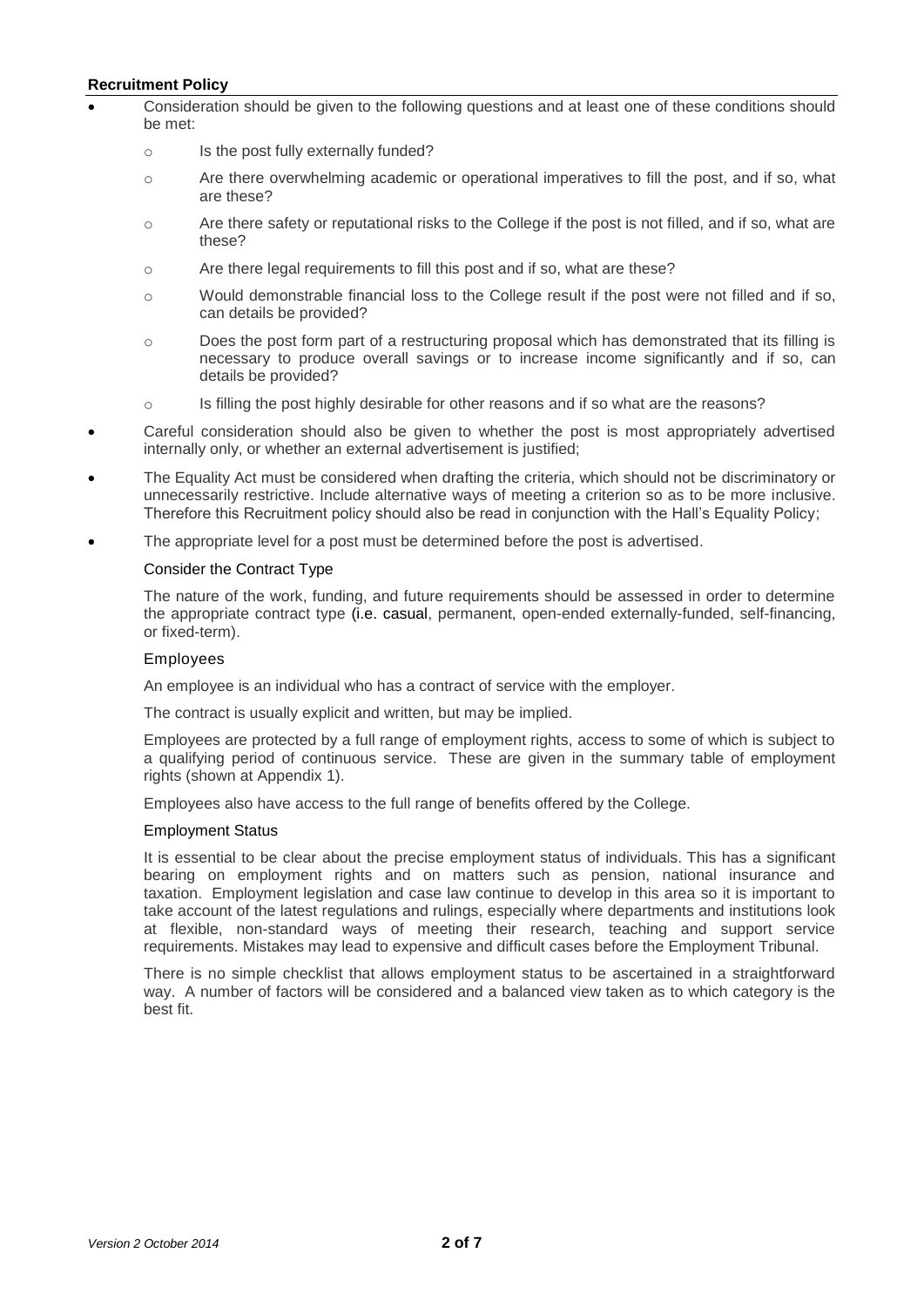The main categories of employment status are:

- [Employee;](http://www.admin.ox.ac.uk/personnel/recruit/background/employstatus/employee/)
- Casual Worker;
- [Casual teaching;](http://www.admin.ox.ac.uk/personnel/recruit/background/employstatus/casteach/)
- [Non-employee,](http://www.admin.ox.ac.uk/personnel/recruit/background/employstatus/non-emp/) including;
	- o [Agency Worker](http://www.admin.ox.ac.uk/personnel/recruit/background/employstatus/non-emp/agency/)
	- o [Self-employed Contractor or Consultant.](http://www.admin.ox.ac.uk/personnel/recruit/background/employstatus/non-emp/selfemploy/)

#### Employment of Children and Young Persons

A wide range of statutes impose strict limits on the employment of children under 16 years old. Where a young person is employed, for example as a casual worker during school holidays, the provisions of the Working Time Directive require that young people under the age of 18 have a break from work every four and a half hours (6 hours for adults).

#### Employment of Relatives

Appropriate measures should be introduced when it is known that a relative of an existing member of staff is an applicant for employment. In these circumstances the shortlisting and interviewing of candidates should be carried out by a panel which does not include the existing related member of staff. Employment of children of staff may take place, for example as casual workers during school holidays.

#### Redeployment

Before considering a formal recruitment exercise (internal or external), Wycliffe Hall will consider whether a vacancy may represent a redeployment opportunity for an existing member of staff whose post may be at risk of redundancy, in which case it may be appropriate to appoint without advertising.

If the vacancy does progress to a recruitment exercise departments should ensure that they are familiar with the agreed procedures for considering [priority candidates](http://www.admin.ox.ac.uk/personnel/end/red/redproc/prioritycandidate/) in order that existing members of university staff who are at risk of redundancy, or who needs redeployment for other reasons, are given priority access to potential redeploymen[t](http://www.admin.ox.ac.uk/personnel/end/red/endftc/5stages/#d.en.60717) opportunities.

#### Recruitment Without Advertising ('Direct Appointments')

Wycliffe Hall may wish to meet operational needs through internal reorganisation. This may involve reassessing the optimum structure of the posts in a particular area, and/or relate to the desirability of developing, rewarding, and retaining valuable and talented staff. Where there has been an internal reorganisation of duties and responsibilities, and an existing member of staff is clearly the most appropriate person to undertake a redefined set of duties (having the necessary skills, experience and personal qualities to undertake fully all requirements of the role), there is no requirement to advertise the new role - indeed it would not make sense to do so since the appointment of an external candidate would make the existing member of staff redundant. There is also no requirement to advertise a role if there is a recognised career development path within Wycliffe Hall and the Hall wishes to assign that role to an existing member of staff who has developed over recent times, has the appropriate experience, and is the best internal person to fulfil the specific requirements of the role.

#### Academic-Related Externally Funded, Named Posts

Where a post is set up as a result of an application for an outside grant to support a named individual, it will not be necessary to advertise the post. However, all the standard approval processes will still apply.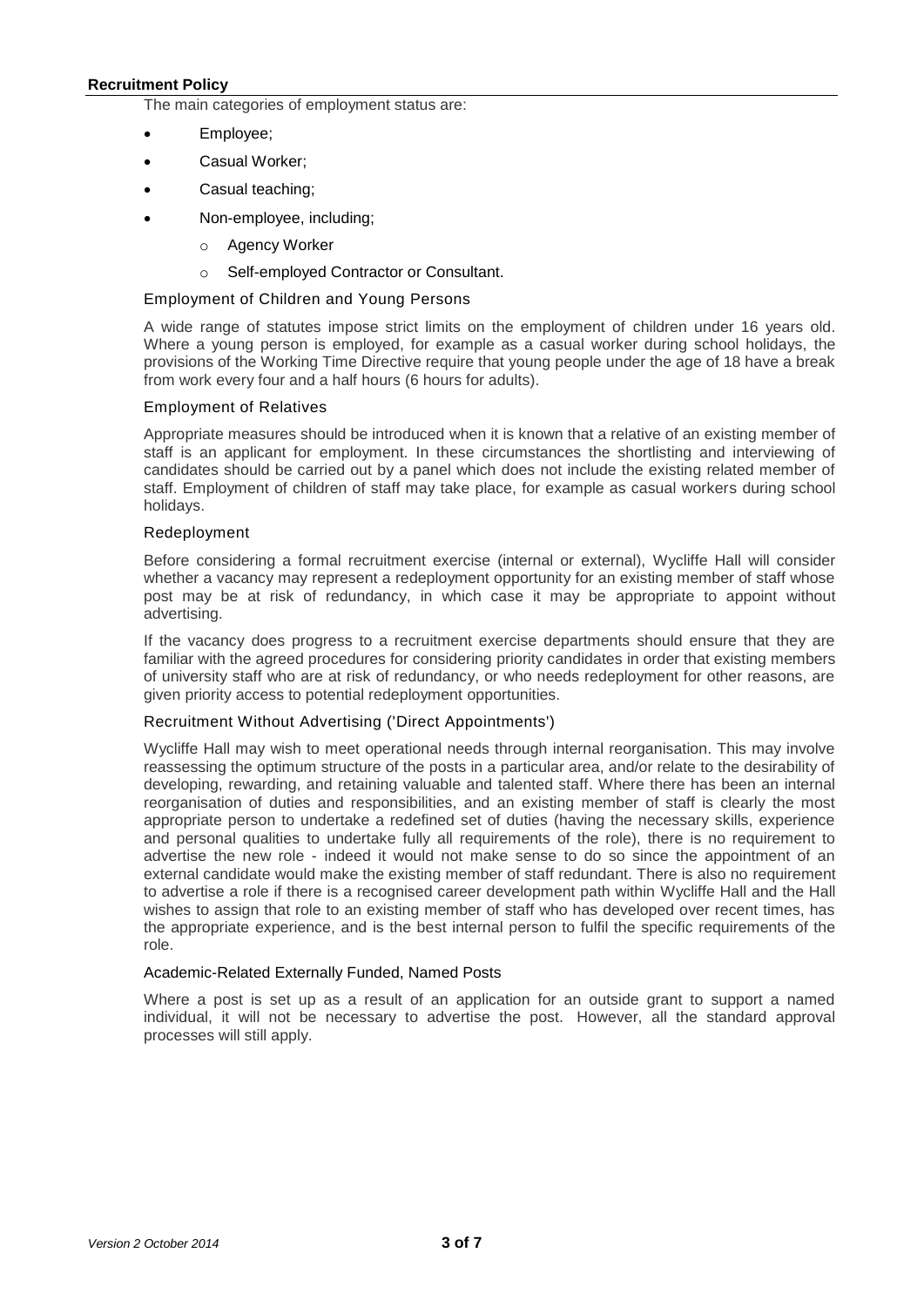#### Right to work Checks

Under the 2006 Nationality and Asylum Act Wycliffe Hall has a duty to prevent illegal working by carrying out document checks to confirm if a person has the right to work in the UK. All staff must have their right to work checked before they start work at Wycliffe. In addition, those with limited Right to Work in the UK must have a repeat check before their visa is due to expire. More detail is included in Appendix 2.

#### Write the Job Description

A job description provides the Hall, potential applicants and the eventual postholder with a clear outline of what is required in the job; it may be required in the context of an application for outside funding; and it may be incorporated into the contract of employment.

In the first instance job descriptions capture why a post is required and where it fits into the organisational structure, including the duties that differentiate it from existing posts in the immediate team.

In setting out the main tasks involved in a role, the job description clearly indicates the level of complexity and responsibility.

Well written job descriptions assist in attracting the right candidate for the job as they clearly set out the main accountabilities and enable potential applicants to match their skills and experience to those listed in the selection criteria.

Job descriptions and particularly the selection criteria enable recruitment panels to evaluate and select candidates objectively, consistently, and transparently to reduce the possibility of unfair discrimination. More detail on good practice is included in Appendix 3.

# Equality and Diversity

The Equality Act 2010 prohibits discrimination against those with the following protected characteristics: age; disability; gender reassignment; marriage and civil partnership; pregnancy and maternity; race; religion and belief; sex; and sexual orientation. Take care in drafting job descriptions to avoid perceptions of inadvertent discrimination.

#### Genuine Occupational Requirement (GOR)

Where appropriate, the Principal may determine that there is a Genuine Occupational Requirement for particular roles that the postholder is a Christian man or woman, being in full sympathy with the ethos and aims of Wycliffe Hall as set out in its Articles of Association. Regulation 7(2)a of the Employment Equality (Religion or Belief) Regulations 2003 applies.

#### Work Permits

If it is likely that a successful candidate will need to apply for a Tier 2 sponsored work permit, then Wycliffe Hall will ensure that it meets the advertising requirements stipulated by the UK Border Agency. This applies to all academic appointments.

#### Standard Compulsory Checks

Appointments to all posts will be subject to the following checks:

- proof of [right to work](http://www.admin.ox.ac.uk/personnel/recruit/preempcheck/compulsorychecks/righttowork/) in the UK. It is a criminal offence to employ someone who does not have the right to work in the UK and it is a legal requirement to check that all successful candidates and workers are eligible to work in the UK.
- proof of address, in the form of a recent utility bill or bank statement (in cases of a recent move, a tenancy agreement, or an equivalent document should be presented. In exceptional cases, where permanent accommodation has not yet been established, a note on a headed business letter from a hotel or equivalent should be provided);
- employment history and [references](http://www.admin.ox.ac.uk/personnel/recruit/preempcheck/compulsorychecks/references/) (including checks for live disciplinary proceedings and eligibility to return to University employment);
- where applicable, the appropriate professional qualifications/memberships;
- Any documents provided must be original. Photocopies should be taken for the prospective employee's personnel file. Specific rules apply to the photocopying of passports that must be followed in all cases.

Consider Whether Any Duties Require Additional Pre-Employment Screening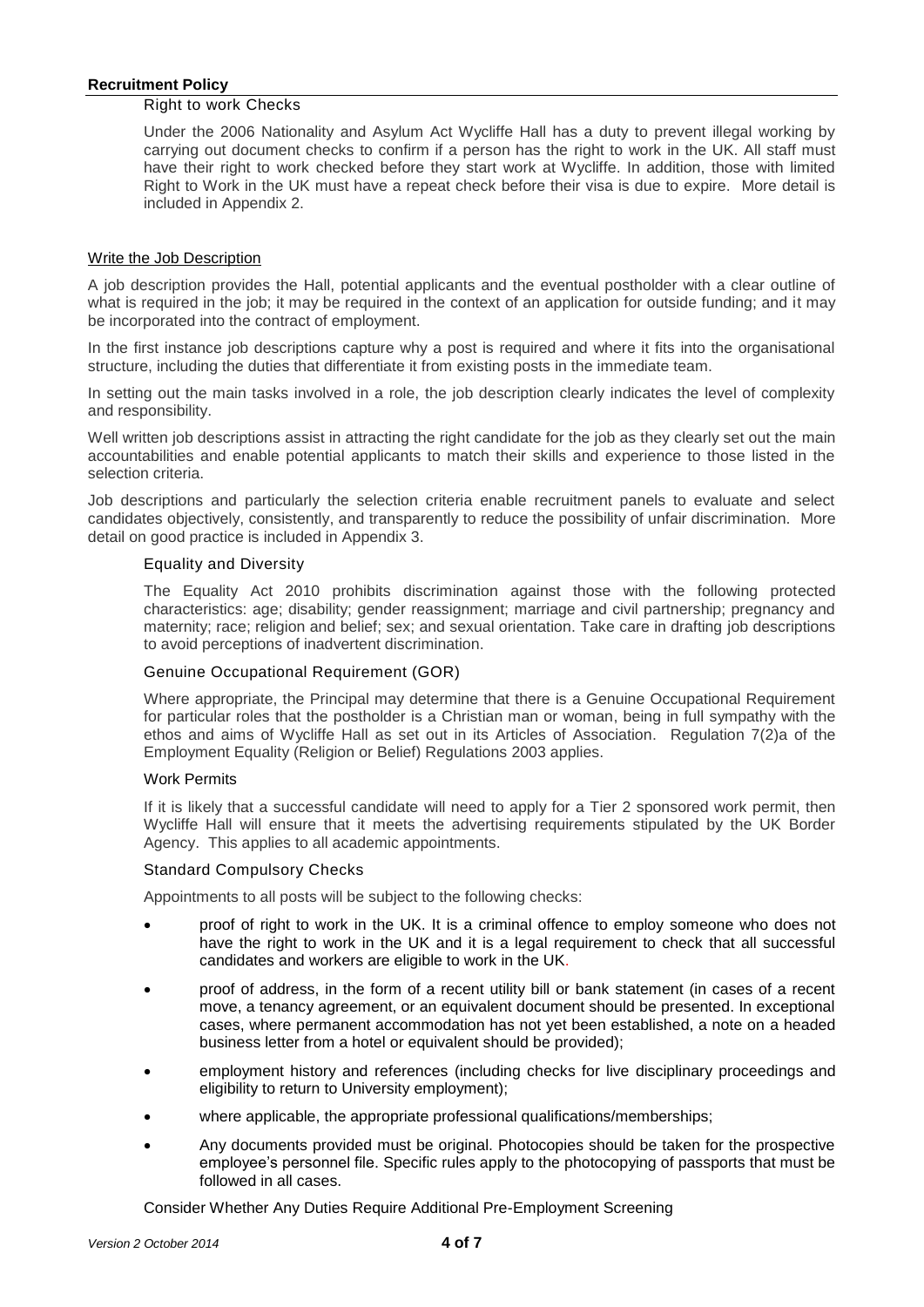Review whether any job duties will involve specific hazards or are safety critical and therefore the successful candidate will be required to have additional pre-employment health screening. Ensure that any such duties are clearly stated on the job description.

Consider whether any duties of the post will require for the successful candidate to undergo any preemployment security checks, including criminal record disclosures.

Ensure that any such duties are stated in the job description, and highlight that the appointment of the successful candidate will also be subject to satisfactory security checks, such as a [DBS](http://www.admin.ox.ac.uk/personnel/recruit/preempcheck/add_pre-emp_checks/dbsscreening/)  [disclosure.](http://www.admin.ox.ac.uk/personnel/recruit/preempcheck/add_pre-emp_checks/dbsscreening/)

#### DBS (Disclosure and Barring Service)

A criminal records check, processed through the Disclosure and Barring Service (DBS), is required as part of the recruitment process for most roles.

The enhanced check is available for specific duties, positions and licences included in both the Rehabilitation of Offenders Act 1974 (Exceptions Order 1975) and the Police Act 1997 (Criminal Records) regulations, for example, regularly caring for, training, supervising or being solely in charge of children, specified activities with adults in receipt of health care or social care services.

#### The Selection Panel

In accordance with the PPH Regulations, the Chair of the Faculty of Theology and Religion will be invited to nominate a representative of the Faculty to participate in the selection panel and subsequent interviewing process. The opportunity will also be given to Durham University to nominate someone to participate in the process, in line with the Common Awards Validation Contract. In accordance with the [University's Code of](http://www.admin.ox.ac.uk/eop/recruitmentmonitoring/recruitmentcodepractice/)  [Practice on Staff Recruitment and Selection,](http://www.admin.ox.ac.uk/eop/recruitmentmonitoring/recruitmentcodepractice/) wherever possible there will be a member of each sex involved in the decision to make an appointment.

The involvement of more than one person with every stage of the recruitment process should avoid decisions being made on the basis of stereotyped assumptions or prejudices on the part of one interviewer and will make any claim of discrimination in the interview more difficult to sustain.

Wherever possible, the same panel should be involved in the entire selection process. However, where a new member joins those involved at the earlier stages it is important before the interviews to clarify the role that person will play, and to ensure that he or she understands the selection criteria and has been fully briefed on decisions already made.

#### Conflicts of Interest

Where possible, staff should avoid involvement in selection panels if one or more of the candidates is likely to be someone with whom they already have a close relationship through work or personal involvement. If this cannot be avoided, the potential for conflict of interest should be acknowledged at the outset by the selection panel, which should discuss how it can best be dealt with, and keep a record of what is agreed.

#### Panel Briefing

It is the responsibility of the chair of the selection panel to ensure that all members of the panel are familiar with the University's Code of Practice on Staff Recruitment and Selection.

The role of the panel is to:

- agree the selection criteria for the post;
- shortlist applicants for interview;
- decide on the interview format (questions, tests, etc);
- carry out the interviews;
- reach an agreed selection decision;
- nominate a member of the panel to give feedback to candidates.

Particular attention will be given to those criteria which can only be assessed through interview, for example personal qualities or skills such as perceptiveness and oral communication.

#### Interviews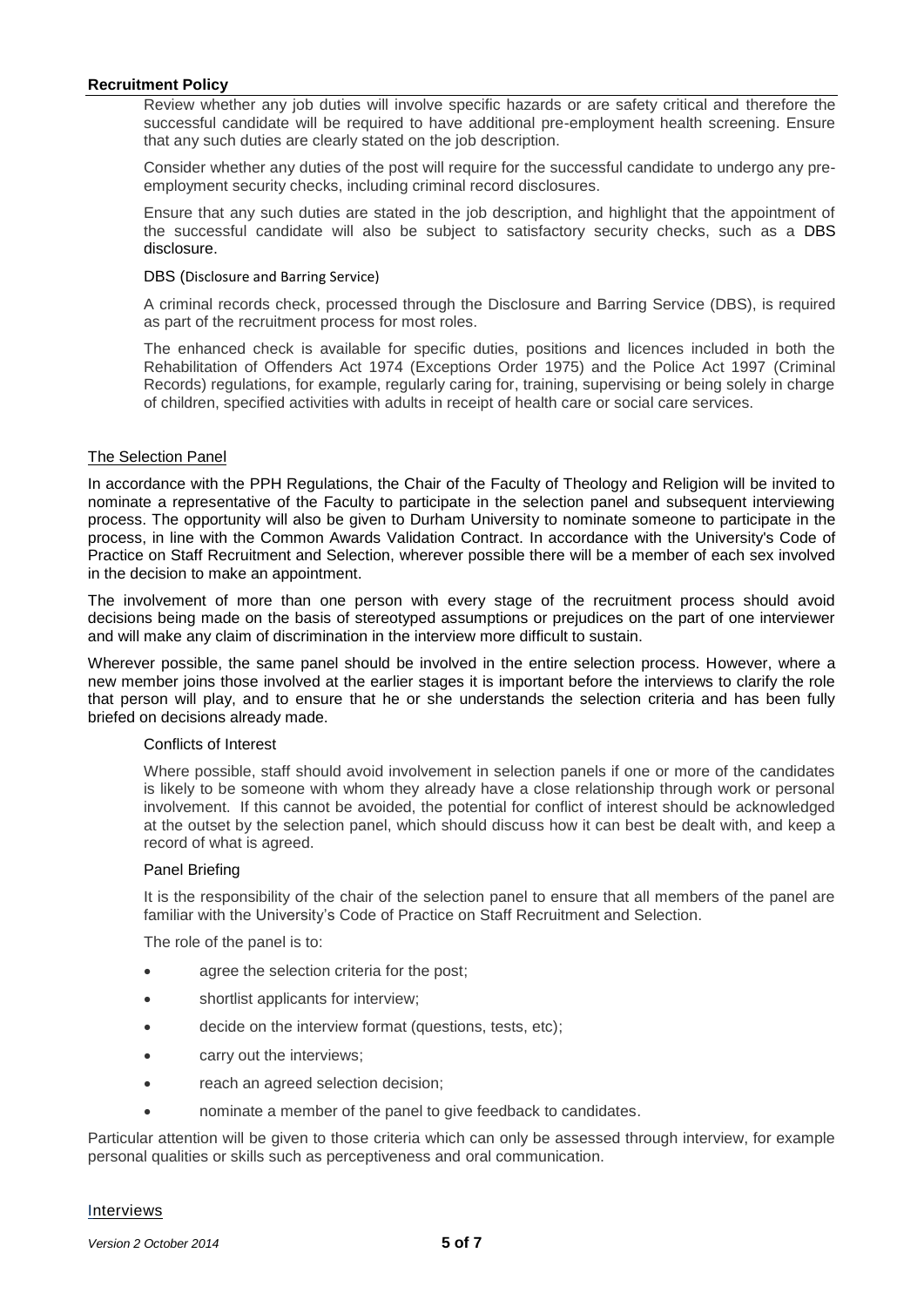The interview is a centrally important part of the recruitment process. It serves a dual purpose - to give a prospective employer the opportunity to find out about and select between candidates; and to give candidates the opportunity to find out more about the employer and the post on offer.

## Interviewing Disabled Applicants

The interview causes some form of stress for most interviewees, but added anxieties may be present for those with disabilities. It is therefore essential that those responsible for carrying out the interview are aware that at times it may be necessary to give additional forethought to the practical arrangements for interview, to ensure all candidates receive fair treatment. These general guidelines should be considered in this context.

When interviewing any candidate, disabled or non-disabled, the job description and selection criteria should be uppermost in the minds of the interviewers. They should aim to see beyond the disability and look at the ability of the applicant. Interviews should specifically examine the skills, training, experience and ability of the interviewees and questions should not focus on the personal details of the applicant's disability.

Arrangements for any special equipment which may be required, or for any organisational implications of the candidate's disability, should be dealt with separately; it should be clear to the candidate that selection decisions are being made primarily on the basis of his or her skills and abilities.

# Appointment Decisions and Offers

After the interviews and any selection tests are complete, the panel should identify a preferred candidate against the selection criteria for the post. Where there are priority candidates amongst those interviewed, it is important the University's procedure concerning consideration of [priority candidates i](http://www.admin.ox.ac.uk/personnel/end/red/redproc/prioritycandidate/)s followed.

Before progressing to making an offer the following should be considered:

- The appointment decision should be agreed by someone who has been [authorised to offer](http://www.admin.ox.ac.uk/personnel/recruit/background/authtohire/)  [employment](http://www.admin.ox.ac.uk/personnel/recruit/background/authtohire/) (usually the Principal and/or Bursar);
- Any necessary pre-employment checks will be commenced, and must be completed before a new employee commences work;
- Satisfactory references should have been received, where required;
- An initial job offer may be made verbally, in order to agree salary and start date, but should state clearly any conditions that must be fulfilled;
- Such a verbal offer should be followed up by a formal offer letter which includes the Statement of Main Terms of employment.

#### New Starter Arrangements

On a new starter's first day in any post there are a number of things that must be checked, information to be provided to the individual and information that must be collated to ensure that everything is in order with the appointment.

- Ensure the new starter has been told where, when and who to report to on first day;
- Ensure that right to work documentation has been seen and copied (see Appendix 2);
- Ensure that DBS check is current (where necessary);
- Complete payroll notifications;
- Record current address and contact details;
- Record next of kin details;
- Collect P45 from new starter, or ask them to complete P46;
- Issue University card and any other access cards/keys;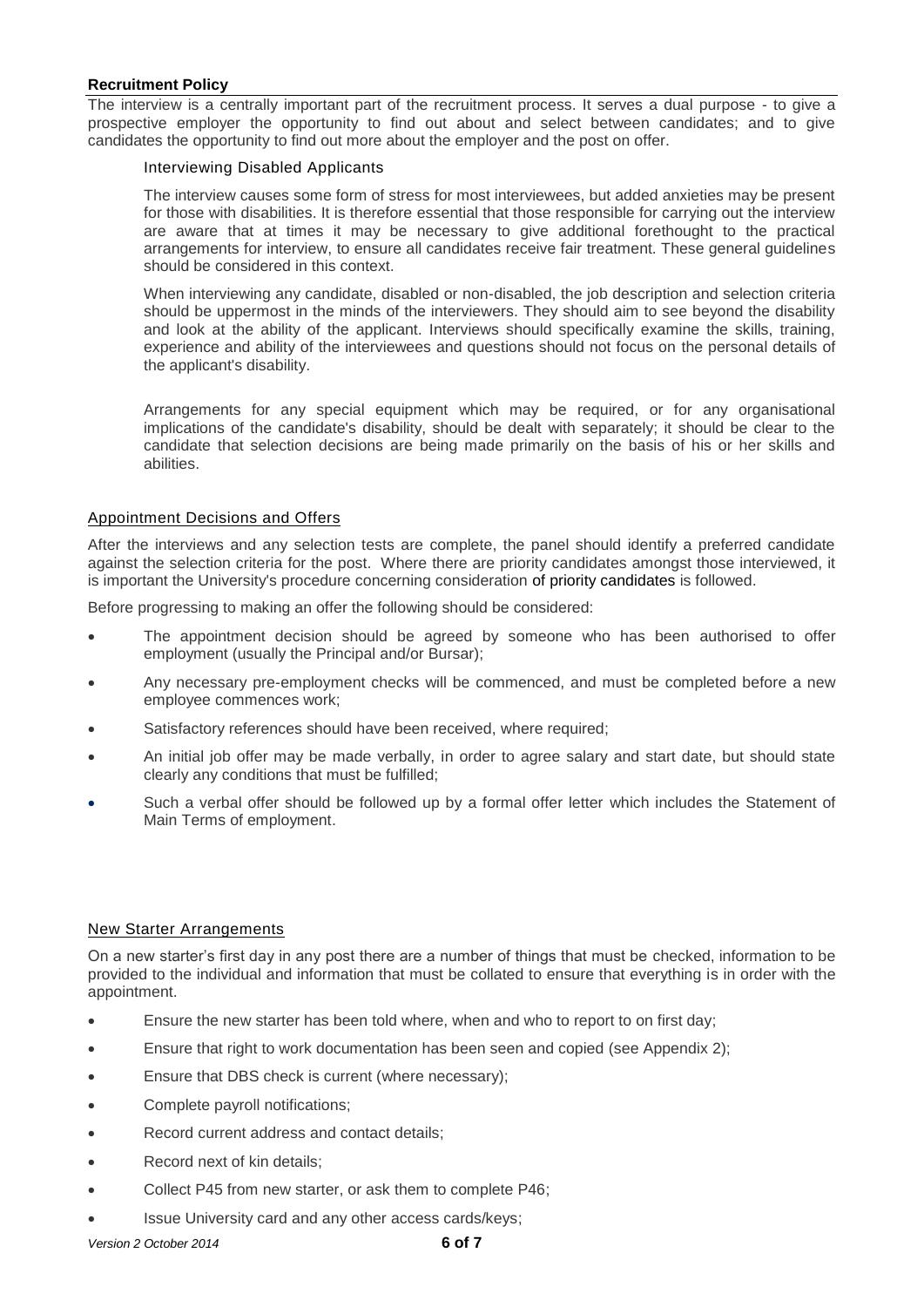- **ISSUE** induction programme;
- Organise tour of the Hall;
- Provide essential health and safety induction.

#### Induction

It is key that new members of staff are given an appropriate induction, which enables them to successfully settle into their new role. Inductions should be organised in a timely and effective manner to ensure the most successful start of an employee's career with the University. An effective induction can:

- shape the new employee's ability to perform well in their job and increase job satisfaction;
- provide clarity on performance expectations;
- help retain good staff;
- lead into an effective probation process.

Wycliffe Hall is required by law to provide instruction and training to safeguard health and safety at work and it is good practice to induct new staff members more generally into other university practices and procedures.

The other crucial aspect of induction is to ensure that the newly appointed employee clearly understands the requirements of the post, and the training and support that may be available to enable him or her to reach a good standard of performance as early as possible. Therefore, the principles of the [probation](http://www.admin.ox.ac.uk/personnel/recruit/probation/) procedures should be introduced during the induction stage.

Taking care in planning an appropriate induction programme for a new employee also ensures that the process of team building commences, that the policies and procedures of Wycliffe Hall are understood, and that the information that the employee will require to successfully carry out the job is provided.

#### Probation

The purpose of a probationary period is to ensure that a new employee is able to gain a full understanding of the requirements of the post and to achieve a satisfactory level of performance, within a reasonable period of time, in the early part of their career at Wycliffe. It is also intended to help identify any training and support that is needed for the employee. Probationary periods may be specified in contracts when an employee joins Wycliffe Hall, in which case this should be incorporated into the overall ongoing personal development review process.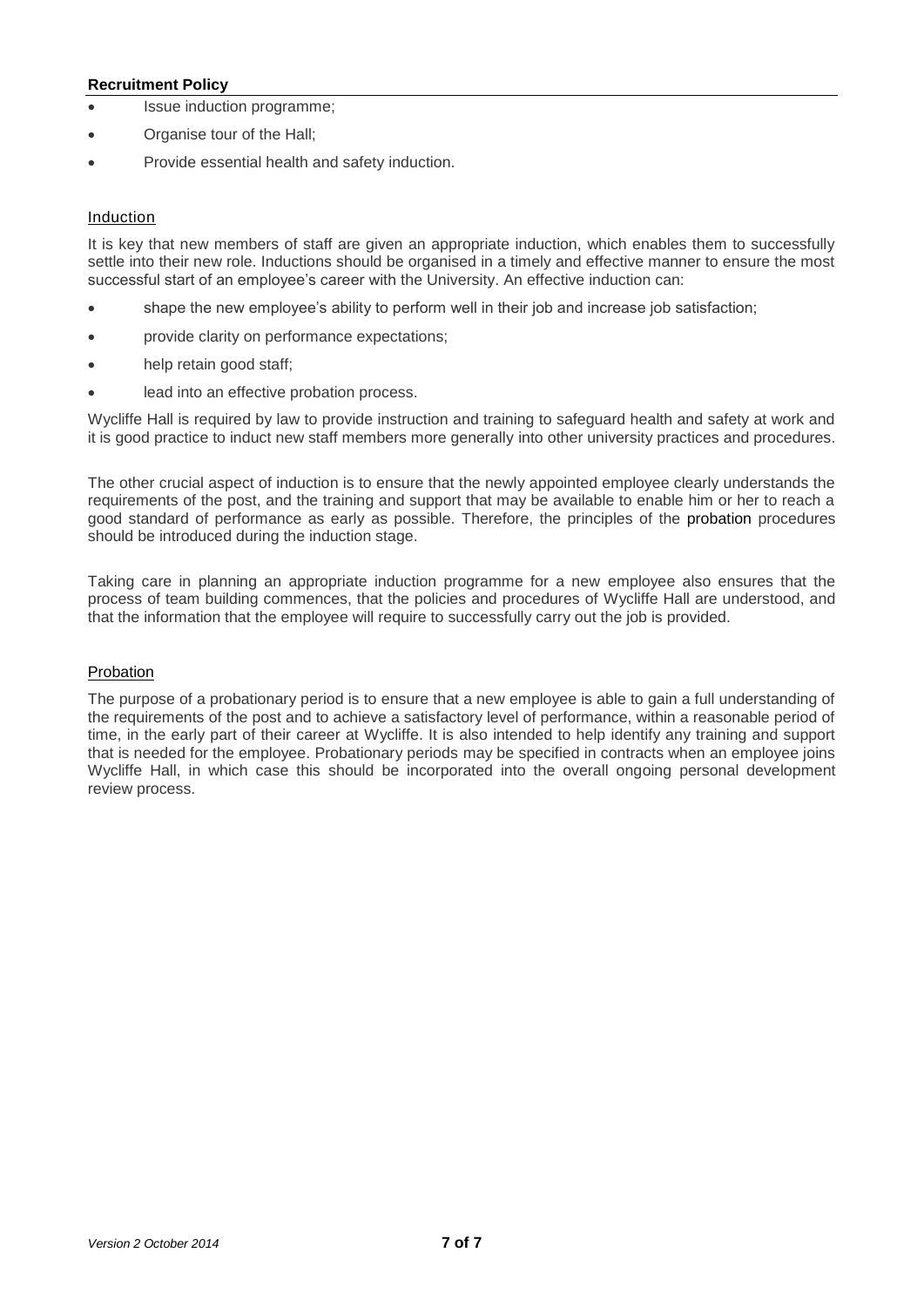# **Appendix 1: Summary Table of Employment Rights**

|                                                                                                   | <b>Qualifying</b><br>period of continuous<br>service                                      |  |  |  |  |
|---------------------------------------------------------------------------------------------------|-------------------------------------------------------------------------------------------|--|--|--|--|
| Unfair dismissal rights<br>Written reasons for dismissal                                          | 2 years if employed on or after 6 April<br>2012<br>1 year if employed before 6 April 2012 |  |  |  |  |
| Statutory redundancy payments                                                                     | 2 years                                                                                   |  |  |  |  |
| Statement of employment terms                                                                     | 1 month                                                                                   |  |  |  |  |
| Statutory maternity leave                                                                         | immediate                                                                                 |  |  |  |  |
| Statutory maternity pay<br>Statutory paternity leave and pay                                      | 26 weeks at 15th week before expected<br>week of childbirth                               |  |  |  |  |
| For contractual maternity/paternity schemes                                                       | see Staff Handbook                                                                        |  |  |  |  |
| Right to request flexible working                                                                 | 6 months                                                                                  |  |  |  |  |
| Time off for family emergencies (unpaid)                                                          | immediate                                                                                 |  |  |  |  |
| Health and safety provisions                                                                      | immediate                                                                                 |  |  |  |  |
| Not to be discriminated against due to a protected immediate and pre-employment<br>characteristic |                                                                                           |  |  |  |  |
| Not to be discriminated against due to part-time or immediate<br>fixed-term contractual status    |                                                                                           |  |  |  |  |
| Equal pay                                                                                         | immediate                                                                                 |  |  |  |  |
| Trade union membership rights                                                                     | immediate                                                                                 |  |  |  |  |
| Itemised pay statements                                                                           | immediate                                                                                 |  |  |  |  |
| Unlawful deductions from wages                                                                    | immediate                                                                                 |  |  |  |  |
| National minimum wage                                                                             | immediate                                                                                 |  |  |  |  |
| Statutory sick pay (SSP)                                                                          | immediate, subject to meeting eligibility<br>criteria                                     |  |  |  |  |
| Working time regulations, including agreed paid see Staff Handbook                                |                                                                                           |  |  |  |  |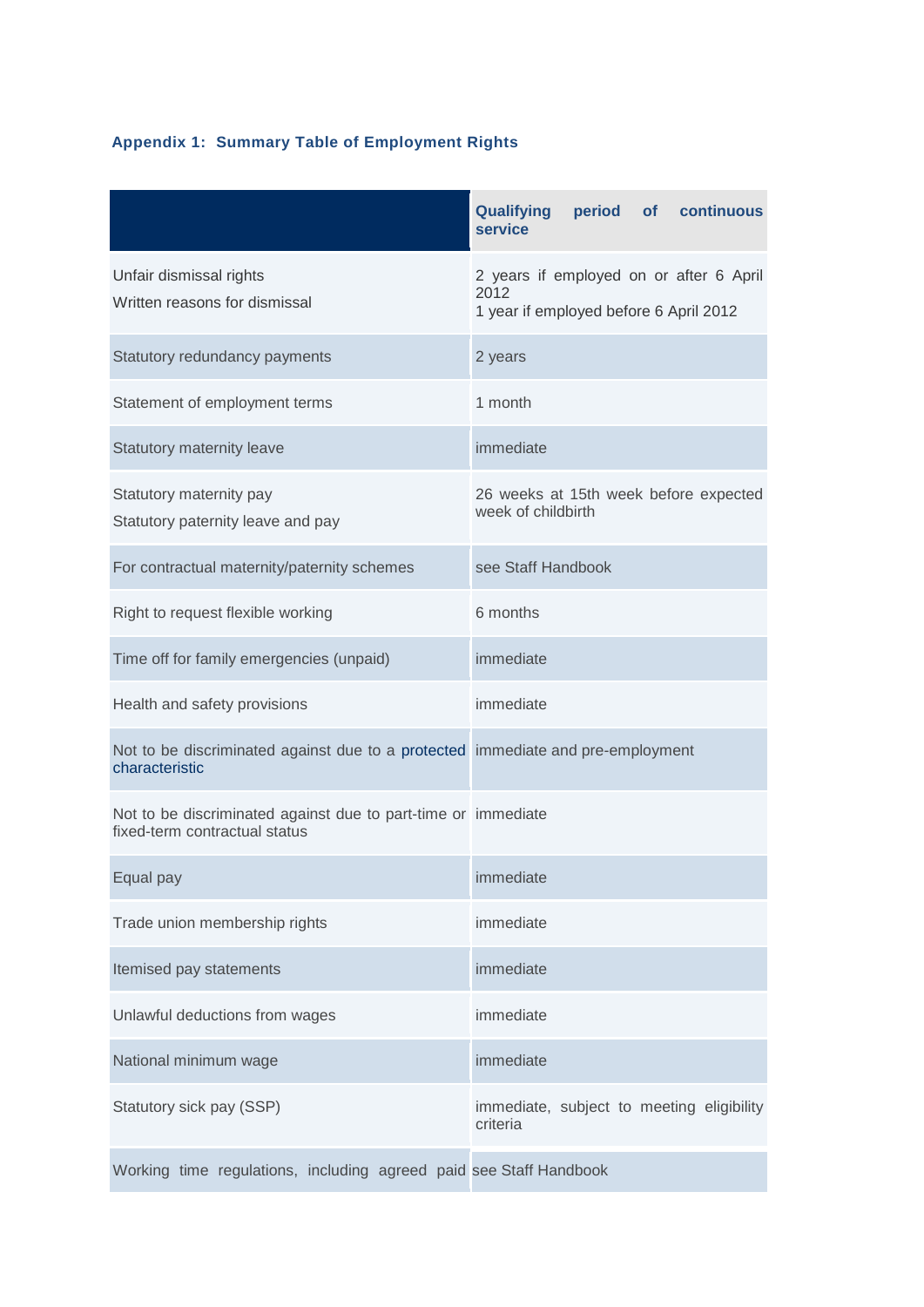|              | <b>Qualifying</b><br>service |  | period of continuous |
|--------------|------------------------------|--|----------------------|
| annual leave |                              |  |                      |

# **Appendix 2: Right to Work**

Under the 2006 Nationality and Asylum Act the College has a duty to prevent illegal working by carrying out document checks to confirm if a person has the right to work in the UK. All staff must have their right to work checked **before they start work at the University**. In addition, those with limited Right to Work in the UK must have a repeat check before their visa is due to expire.

Right to Work checks, strictly in accordance with the Home Office guidance, must be made for:

- **All employees and workers** who are paid through the payroll, including casual staff.
- **Tier 5 sponsored migrants.**
- Employed **Tier 4 student visa holders.** Most student visa holders have restrictions on the hours they can work. A record of term and vacation dates must be kept.
- In addition to staff, the College should check and record the visa status of:
- **Academic visitors**, **Business Visitors** and individuals with **Permitted Paid Engagements** who have been invited to Oxford from outside the UK/EEA. Copies of the passport and visa should be copied and retained for the length of the visit.
- People doing **work experience**. There are some restrictions in relation to work experience for students with Tier 4 visas and overseas visitors.

#### **There is no requirement to carry out a right to work check for the following**:

- People providing a service for which they invoice the College under a contract for services and for which they are self- employed according to HMRC rules
- Academic and other visitors who are citizens of the UK/EEA
- Individuals invited to Oxford to carry out occasional tasks for which they are unpaid but for which expenses may be reimbursed e.g. external electoral board members or committee members
- Individuals visiting University collections unless as an Academic Visitor (see above)
- Agency workers (Right to Work checks are carried out by the agency)

Right to work checks must be carried out for **all** prospective employees, regardless of nationality.

In cases where an employee has limited permission to work in the UK (e.g. where they hold a Certificate of Sponsorship with an expiry date), repeat checks must be made when their visa is due to expire.

In cases where an employee has limited permission to work in the UK (confirmed by a Positive Verification Notice from the Home Office) based on a Certificate of Application, Application Registration Card, or outstanding application or appeal, repeat checks must be made after 6 months.

**From 16 May 2014,** when carrying out a right to work check, if an individual presents documents indicating that they are a student with a limited right to work in the UK during term time evidence of their academic term and vacation dates **must** be obtained and retained. The Home Office considers acceptable evidence to be one of the following:

 A printout from the student's education institution's website or other material published by the institution setting out its timetable for the student's course of study, (you should check the website to confirm the link is genuine); or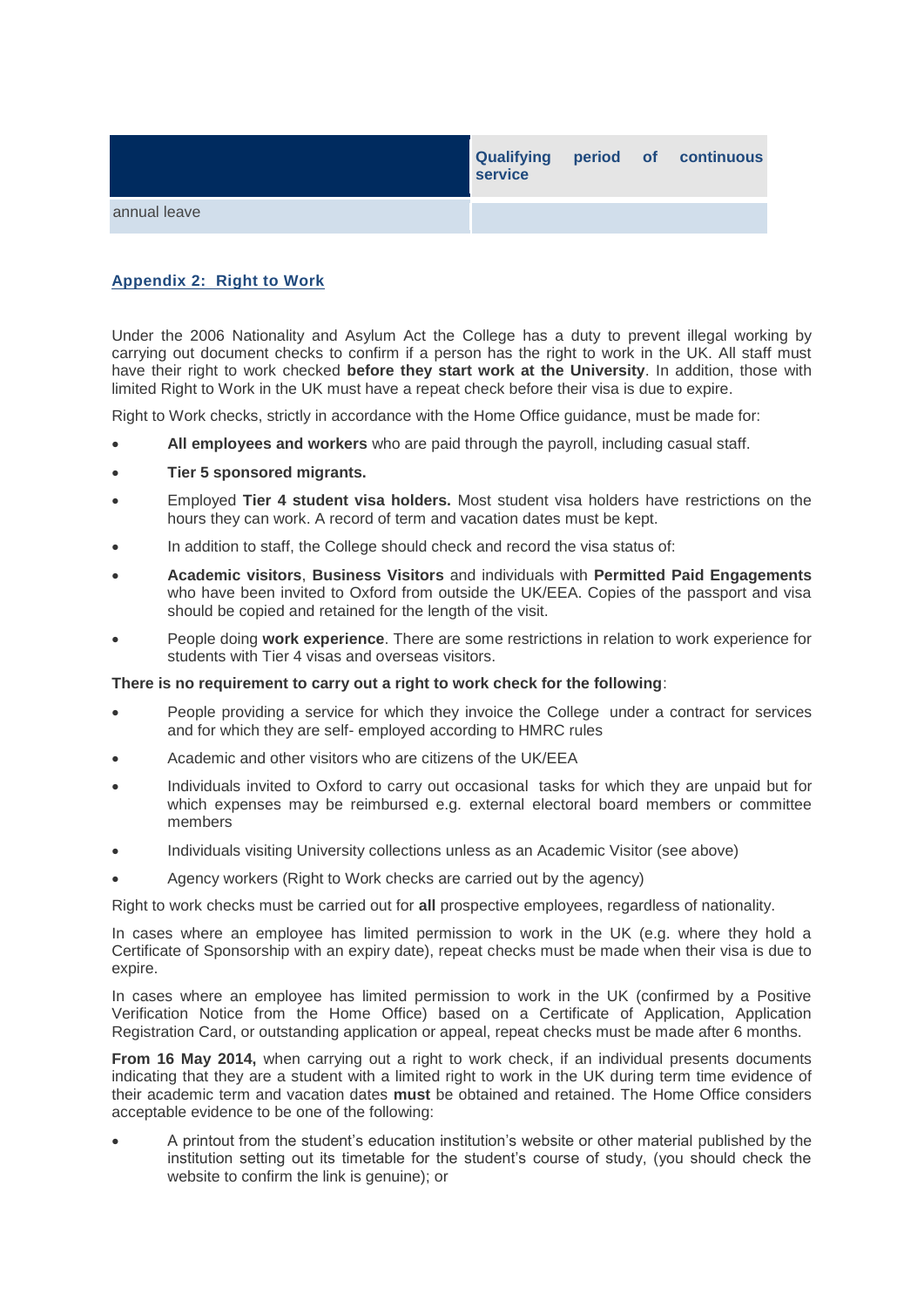- A copy of a letter or email addressed to the student from their education institution confirming term time dates for the student's course; or
- A letter addressed to you as the employer from the education institution confirming term time dates for the student's course.

#### **In addition to proving their right to work before starting employment, nationals from certain countries are also subject to additional requirements.**

The document (Working in the UK: requirements according to nationality) summarises the requirements for work visas, and the need for Worker Authorisation Registration Certificates and Police Registration Certificates for nationals of most countries

However, note that there may be occasions where certain individuals could be [exempt from these](http://www.admin.ox.ac.uk/personnel/permits/overseasna/)  [requirements.](http://www.admin.ox.ac.uk/personnel/permits/overseasna/) Note that the term 'work visa' is used broadly to denote a stamp or vignette in the individual's passport (for example, this could be under Tiers 1, 2 or 5 of the points-based system, or an indefinite leave to remain or dependant visa), or an Identity Card for Foreign Nationals or Biometric Residence Permit, indicating permission to work in the UK.

The Home Office has produced a comprehensive [guidance document](https://www.gov.uk/government/uploads/system/uploads/attachment_data/file/313849/employers_guide_to_acceptable_right_to_work_documents.pdf) on how to carry out right to work checks. In particular, this document gives detailed illustrations of the documents that prove a person's right to work in the UK, illustrations of documents or stamps that prohibit a person from working in the UK, detailed information on employing EEA nationals, and a comprehensive question and answer section.

Note that different requirements for right to work checks apply to **refugees and asylum seekers**. Specific guidance on carrying out right to work checks for refugees and asylum seekers is also included in the comprehensive [guidance document](https://www.gov.uk/government/uploads/system/uploads/attachment_data/file/313849/employers_guide_to_acceptable_right_to_work_documents.pdf) by the Home Office.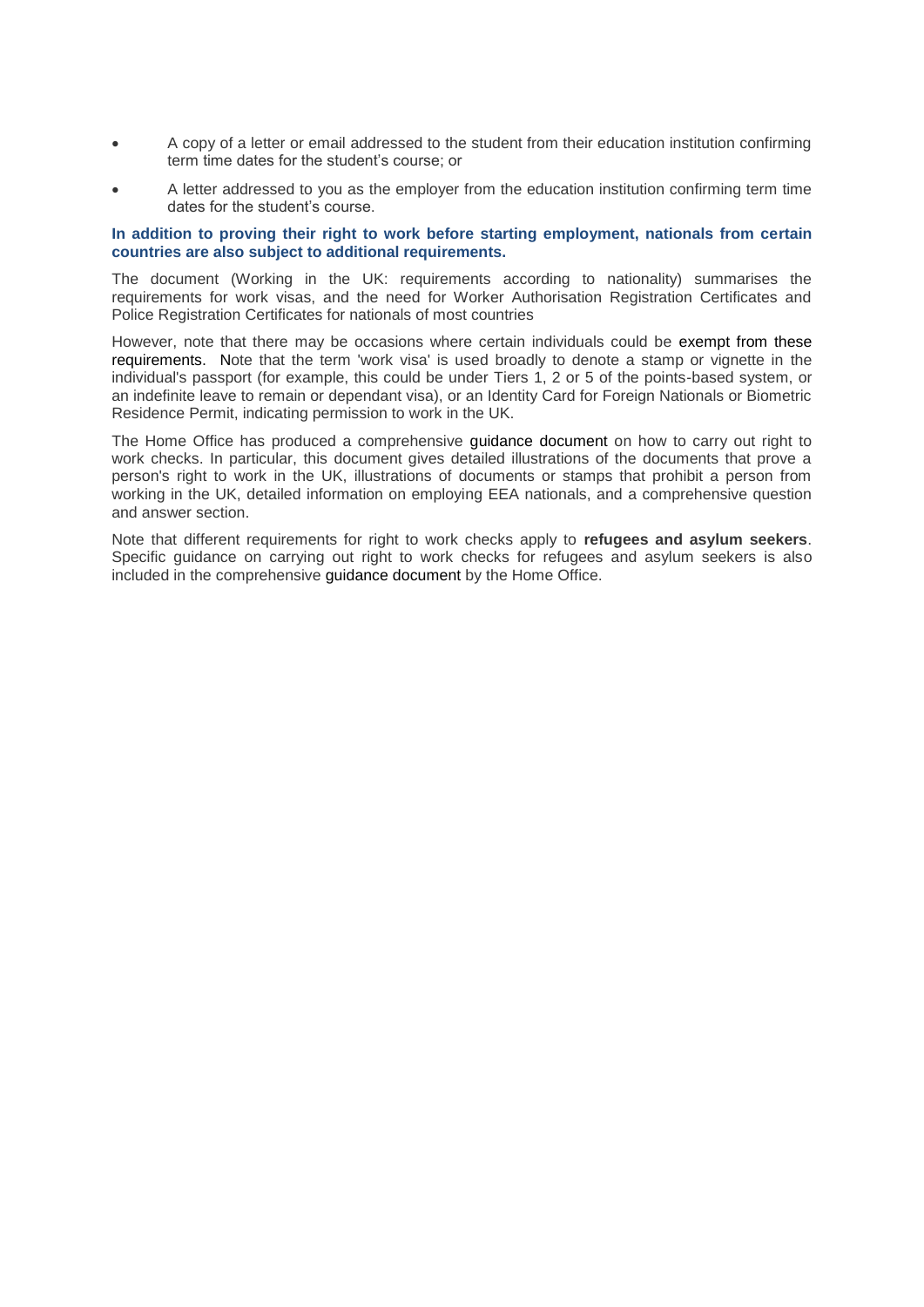#### **Appendix 3: Writing a Job Description**

A job description sets out the overall objectives of a role, the main tasks to be carried out, and the skills and experience required in order to perform the job effectively.

#### **Consider the Purpose and Audiences**

A job description provides the employer, potential applicants and the eventual postholder with a clear outline of what is required in the job; it is also used in the grading of the post; it may be required in the context of an application for outside funding; and it may be incorporated into the contract of employment.

In the first instance job descriptions capture why a post is required and where it fits into the organisational structure, including the duties that differentiate it from existing posts.

In setting out the main tasks involved in a role, the job description clearly indicates the level of complexity and responsibility of the role.

Well written job descriptions assist in attracting the right candidate for the job as they clearly set out the main accountabilities and enable potential applicants to match their skills and experience to those listed in the selection criteria.

Job descriptions and particularly the selection criteria enable recruitment panels to evaluate and select candidates objectively, consistently, and transparently to reduce the possibility of unfair discrimination.

Once the successful candidate has been appointed the job description should be used to manage the induction and on-going performance of the post holder.

#### **Layout**

The job description template should contain contextual information on the College and any necessary further information on the immediate team should be included in the job description.

An overview of the role should be included which provides a short statement of why the job exists. Consider why the need for the job has arisen, and the unique contribution that distinguishes this job from other jobs.

#### **Duties**

This is a list of the main responsibilities with an emphasis on contribution and outcomes, and should be listed in order of importance. Set out the typical duties and selection criteria for frequently occurring jobs. It is not a detailed task list i.e. how the job is done.

Avoid ambiguity and be clear about the post holder's principal accountabilities. For most jobs up to approximately 10 statements are sufficient to cover the main responsibilities, depending on the complexity of the role.

Ensure that any physical demands or work with specific hazards/safety-critical duties are also specified

Remember your audience and avoid jargon, unexplained acronyms, and abbreviations.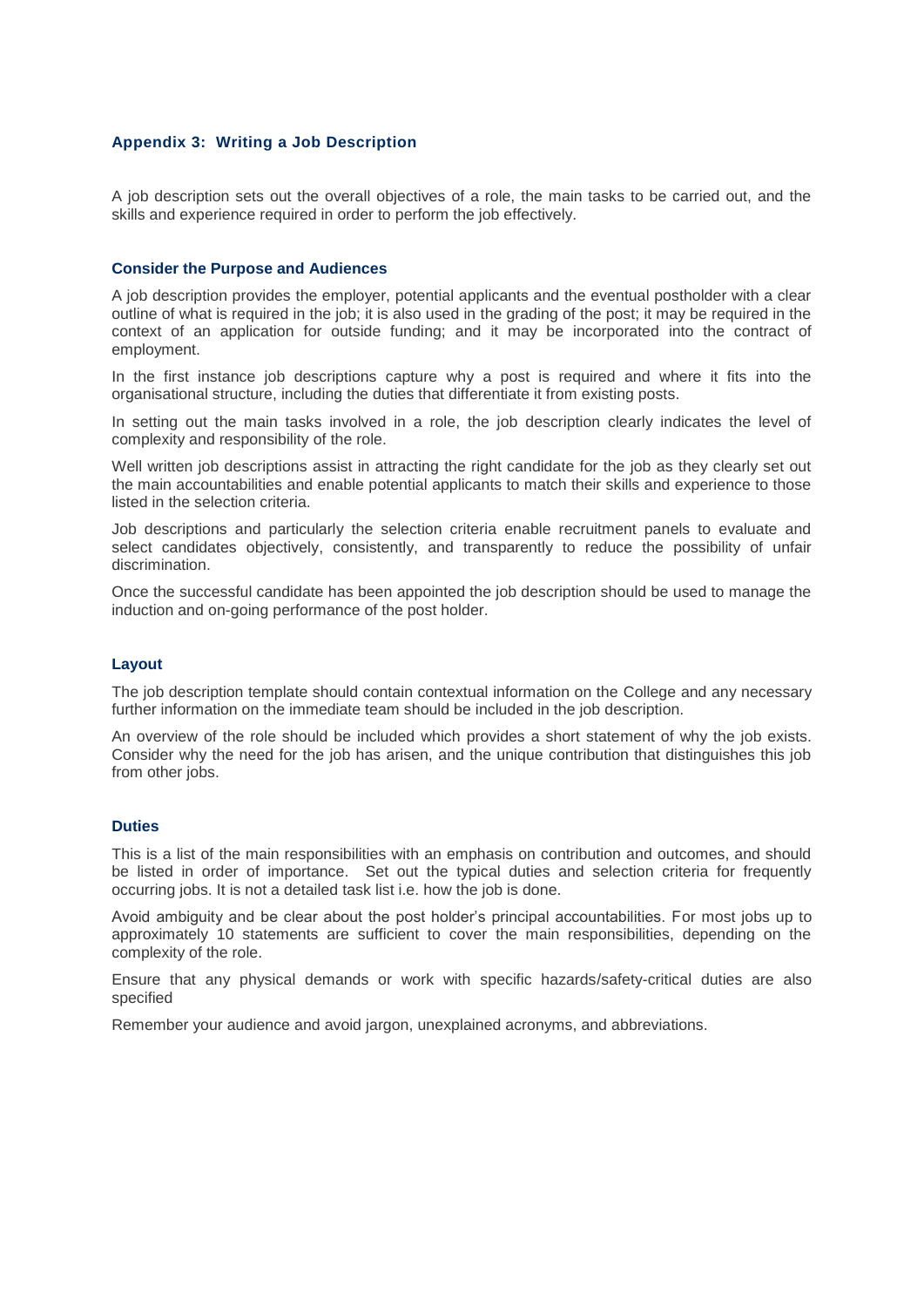#### **Selection Criteria**

The selection criteria detail the skills, experience, abilities, and expertise required to carry out the job effectively.

The criteria should flow directly from the duties, be specific to the role, and be measureable so as to judge and select candidates objectively, and manage future performance. Criteria which are subjective and for which little evidence is likely to be obtained through the selection process must be avoided.

The Equality Act must be considered when drafting the criteria, which should not be discriminatory or unnecessarily restrictive. Include alternative ways of meeting a criterion so as to be more inclusive.

The type of experience applicants are required to have should be specified, however stipulating length of experience required should be not be used.

The criteria should be realistic: don't set higher standards than are necessary for the job.

Avoid listing criteria that can be interpreted in many ways e.g. excellent communication skills, or good educational background, and be more specific about what is required.

Differentiate between essential and desirable criteria. Essential criteria are those that are required to perform the job effectively. Desirable criteria are those that may enable better or more immediate performance in a job.

#### **Job Description Checklist**

Having read the guidelines above the following can be used as a checklist when writing or reviewing a job description.

#### Layout

- The template has been followed
- Contextual information is provided
- The overview of the role provides a succinct statement as to why the job exists

#### **Duties**

- Includes approximately 10 responsibilities
- The responsibilities listed are unambiguous
- The information provided is succinct
- Does not include any jargon, acronyms, or abbreviations

#### Selection Criteria

- Flow directly from the list of duties
- The criteria are:
- Specific
- Measurable
- Realistic
- Non-discriminatory
- Unambiguous
- Accurately differentiate between essential and desirable criteria